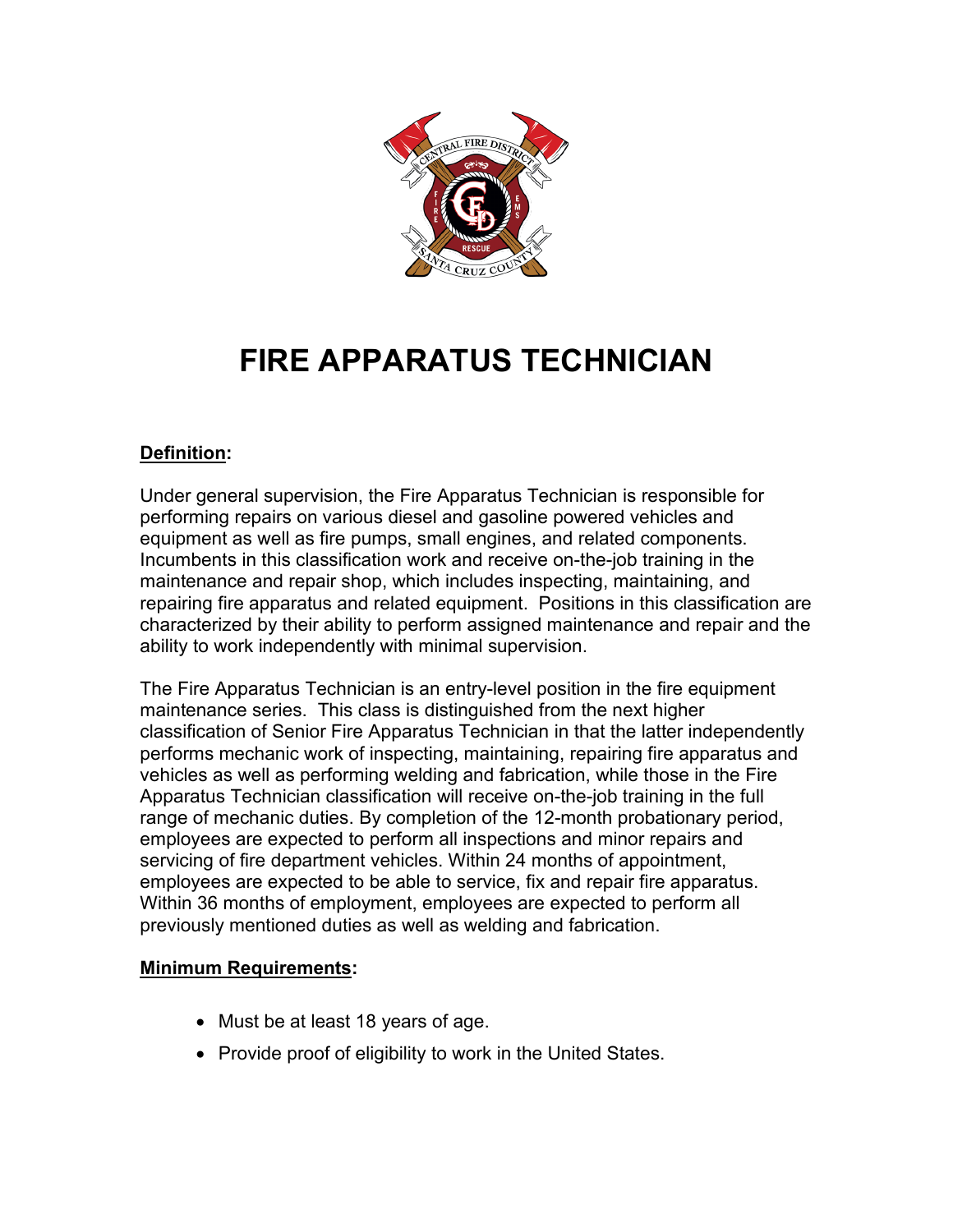- Possess and maintain a valid California C Driver's License. Possession of a valid California Commercial Class B Driver License, with all applicable endorsements (i.e., air brake and tanker endorsements), is required within six (6) months of appointment.
- Possession of a California State Fire Mechanic certification, level I or equivalent within two (2) years of employment.
- Obtain and maintain ASE Medium/Heavy Truck Technician certification within two (2) years of employment.
- Upon hire, must have personal hand tools suitable for the performance of duties.
- Maintain physical ability and stamina to meet position tasks and responsibilities. Physical abilities must be commensurate with the essential functions of the position. Reasonable accommodation can be made to enable people with disabilities to perform the described essential functions of the position.

NOTE: The education or experience requirements may be modified or waived at the sole discretion of the Fire Chief. At least one of the education or experience requirements must be met; both requirements cannot be modified or waived. An equivalent combination of education and experience sufficient to successfully perform the essential duties of the job is required.

# **Education and Experience:**

Possession of a High School Diploma, or General Equivalency Diploma (GED), and One (1) year full time experience as a heavy-duty truck mechanic or completion of a heavy-duty, diesel, or industrial program from an automotive heavy-duty trade school. Experience must be within the last 4 years.

#### **Desirable Qualifications:**

- Dependable, helpful, respectful, honest, hardworking, professional, and a team player.
- Self-motivated and driven to learn by trying and doing on their own rather than waiting for direction.
- Willing to learn new technology, equipment, and apparatus.
- ASE Master Medium/Heavy Truck certification
- Possess and maintain CA Air Conditioning Certificate
- Possess and maintain CA CCDET 1 license
- Possess a DOT brake card.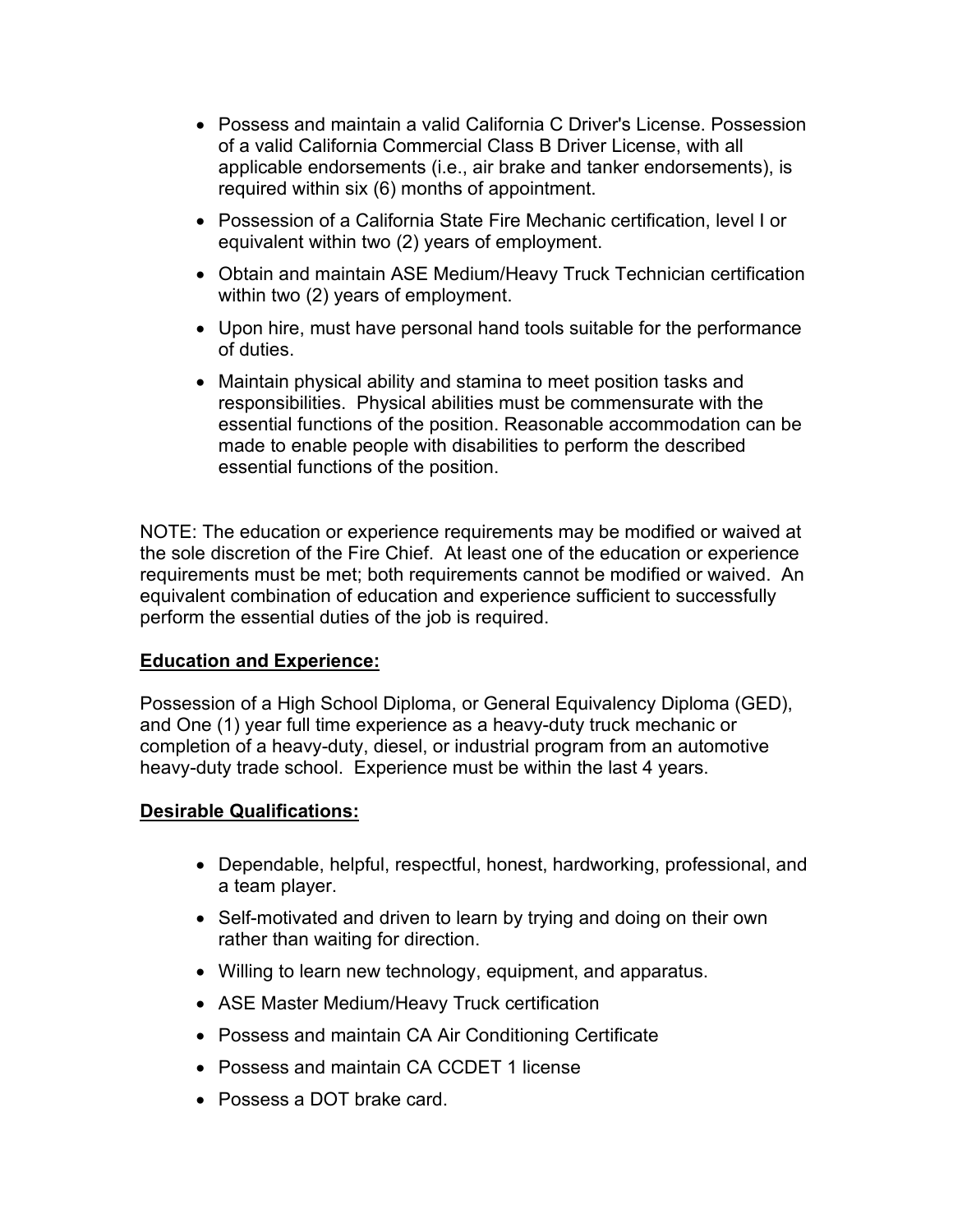- Previous experience with fire apparatus in a repair, testing, pumping or operating capacity.
- Experience with diagnosis and repair of complex electrical and computerized motors, transmissions, and other vehicle components.

### **Work Environment:**

#### Disaster Service Worker:

All Central Fire District of Santa Cruz County employees are designated Disaster Service Workers through state and local law. Employment with the District requires the affirmation of a loyalty oath to this effect. Employees are required to complete all Disaster Service Worker-related training as assigned, and to return to work as ordered in the event of an emergency.

#### Unforeseen Overtime and Unusual Hours:

Due to the emergency nature of the fire service occasionally employees of the Fire District are required to work extended hours, be called in for overtime hours or have adjustments in their regular schedule to accomplish goals of the District during emergency operations.

#### Environmental Conditions:

While performing the duties of this job, the employee is frequently exposed to fumes or airborne particles, moving mechanical parts and vibration. The employee is occasionally exposed to a variety of extreme conditions. The noise level in the work environment can be loud.

NOTE: The following are the duties that may be performed by employees in this classification. However, employees may perform other related duties at an equivalent level.

#### **Typical Duties:**

• Performs a variety of diagnostic, servicing, maintenance, and repair work involving all mechanical components, parts, and accessories, including any overhaul and rebuilding of components, tire mounting and repair, rewiring and installation of specialized equipment.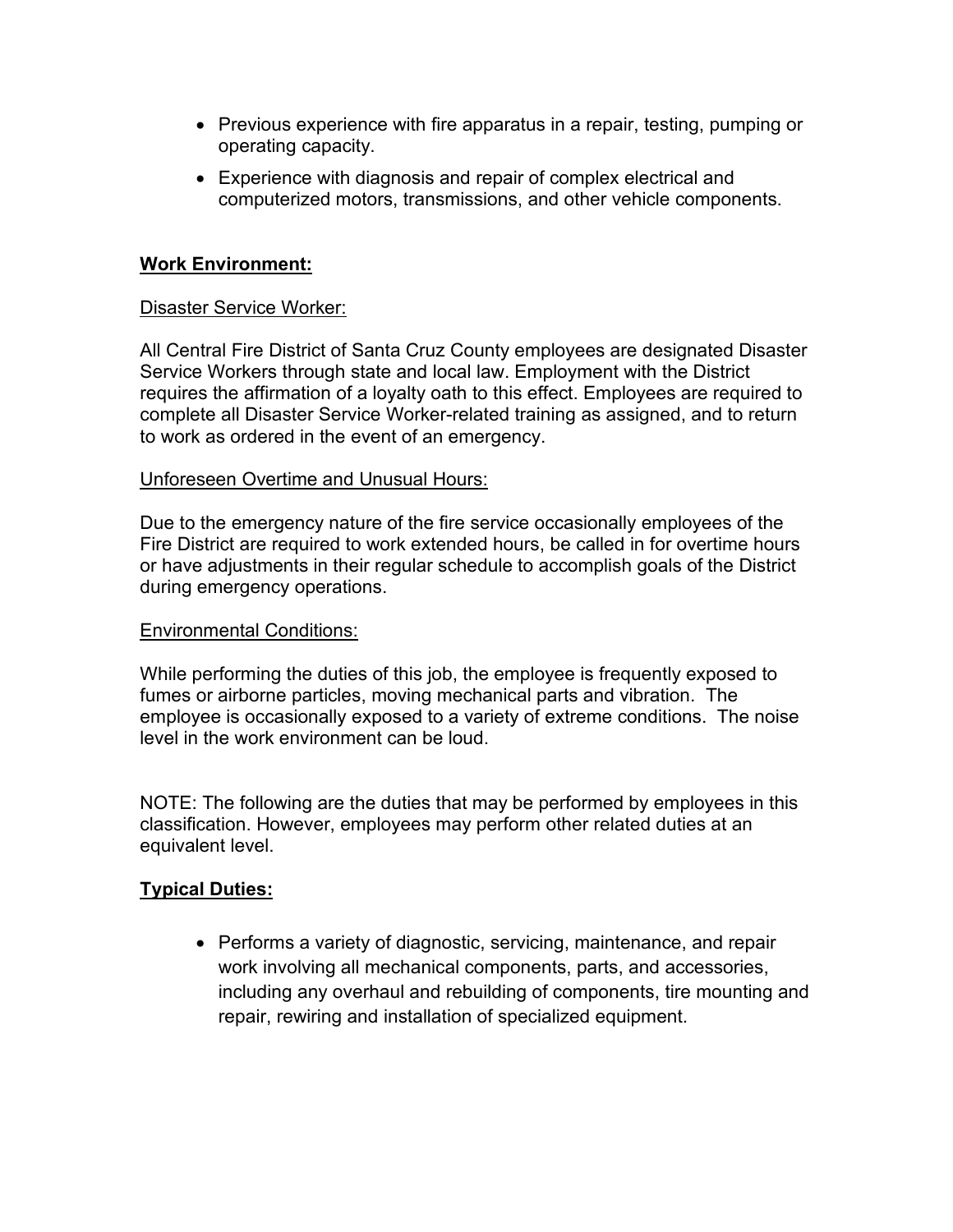- Performs annual inspections on fire department vehicles and apparatus, which will include driving the vehicles and apparatus, checking the transmission, engine, and general drivability issues to ensure everything is in proper working condition and up to all safety standards.
- Conducts periodic inspections of vehicles, apparatus, and equipment in the fire stations to ensure everything is in compliance with all safety standards; if equipment is not in compliance, then repairs the equipment or reports issue to Senior Fire Apparatus Technician or the Fleet Services Manager.
- Uses a variety of diagnostic equipment to determine sources of problems and to ensure proper adjustment and operation of vehicle and apparatus systems.
- Operates welding and fabrication equipment in making minor repairs and fabricating parts and tools.
- Performs road tests and checking vehicles and apparatus for proper operation and for detecting the source of the problems.
- Provides guidance to agency personnel in basic equipment maintenance tasks and in the proper use and operation of equipment from a maintenance standpoint.
- May assist in providing input on vehicle specifications to the Apparatus Specification committee and on the redesigning of existing equipment.
- Attends training sessions and conferences to keep current with standard mechanic practices.
- May respond to emergency road service calls by assessing, repairing, and/or towing the fire apparatus and/or vehicles as assigned by the Senior Fire Apparatus Technician or the Fire Chief.
- Maintains and repairs shop equipment and cleans shop area.
- Performs other work as needed or directed.

# **Knowledge of:**

- Internal combustion engines;
- Transmission operations;
- Ignition systems;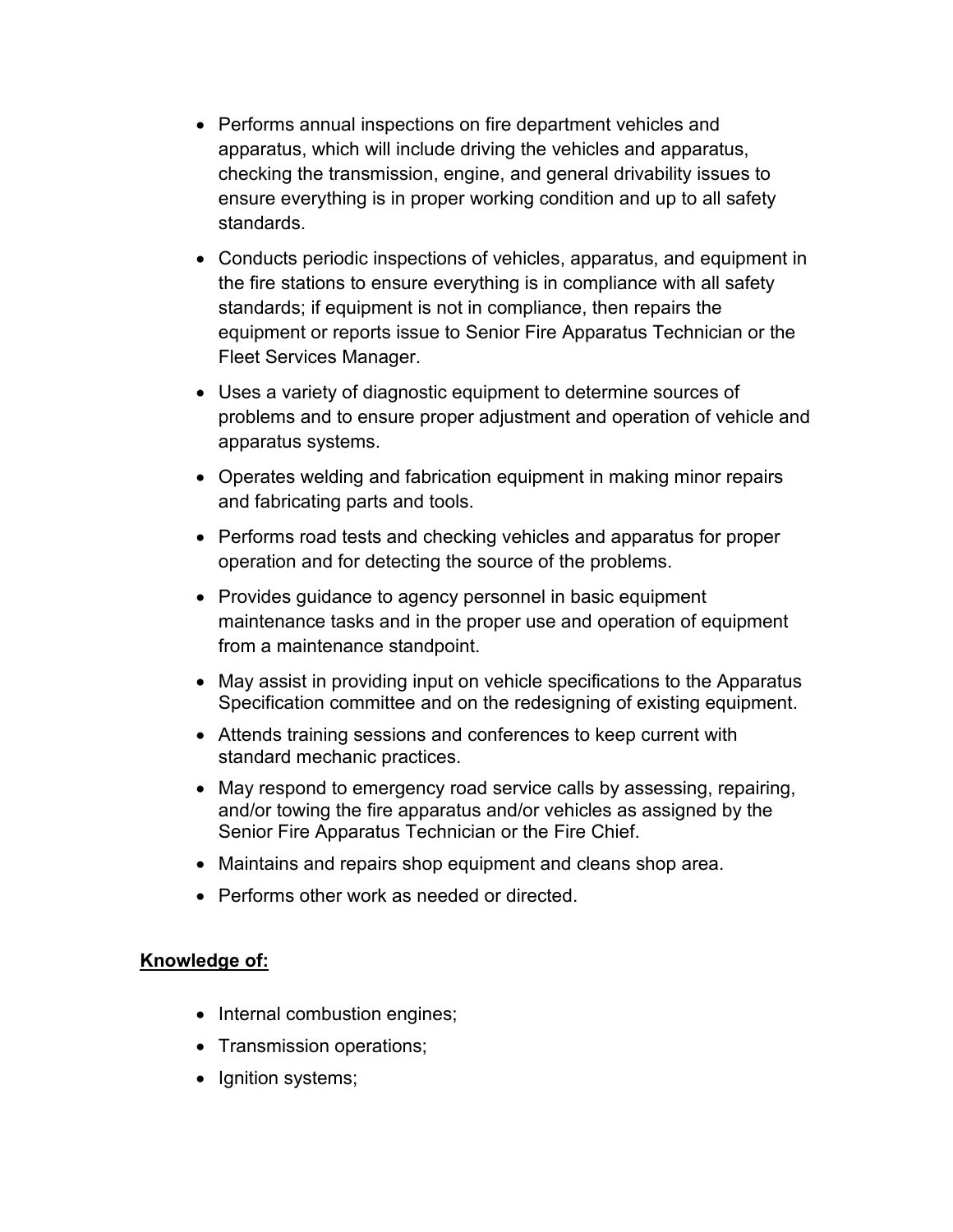- Cooling systems;
- Steering geometry;
- Heating and air conditioning systems;
- Exhaust systems;
- Tools and equipment of the trade;
- Brake systems;
- Fuel systems;
- On-board diagnostic methods;
- Principles of gas and diesel engine repair methods;
- Electrical systems and equipment;
- Hydraulic systems;
- Basic computer programs (such as Microsoft Word, Excel, and Internet use);
- Fundamentals of technological equipment necessary to be used in the performance of duties;
- Safety practices and procedures observed in the performance of work.

# **Ability to:**

- Pay attention to Detail: Focusing on the details of work content, work steps, and final work products.
- Handle Stress: Maintaining emotional stability and self-control under pressure, challenge, or adversity.
- Professional Integrity & Ethics: Displaying honesty, adherence to principles, and personal accountability.
- Customer Focus: Attending to the needs and expectations of customers.
- Teamwork: Collaborating with others to achieve shared goals
- Group Facilitation: Enabling constructive and productive group interaction.
- Informing: Proactively obtaining and sharing information
- Reading Comprehension: Understanding and using written information